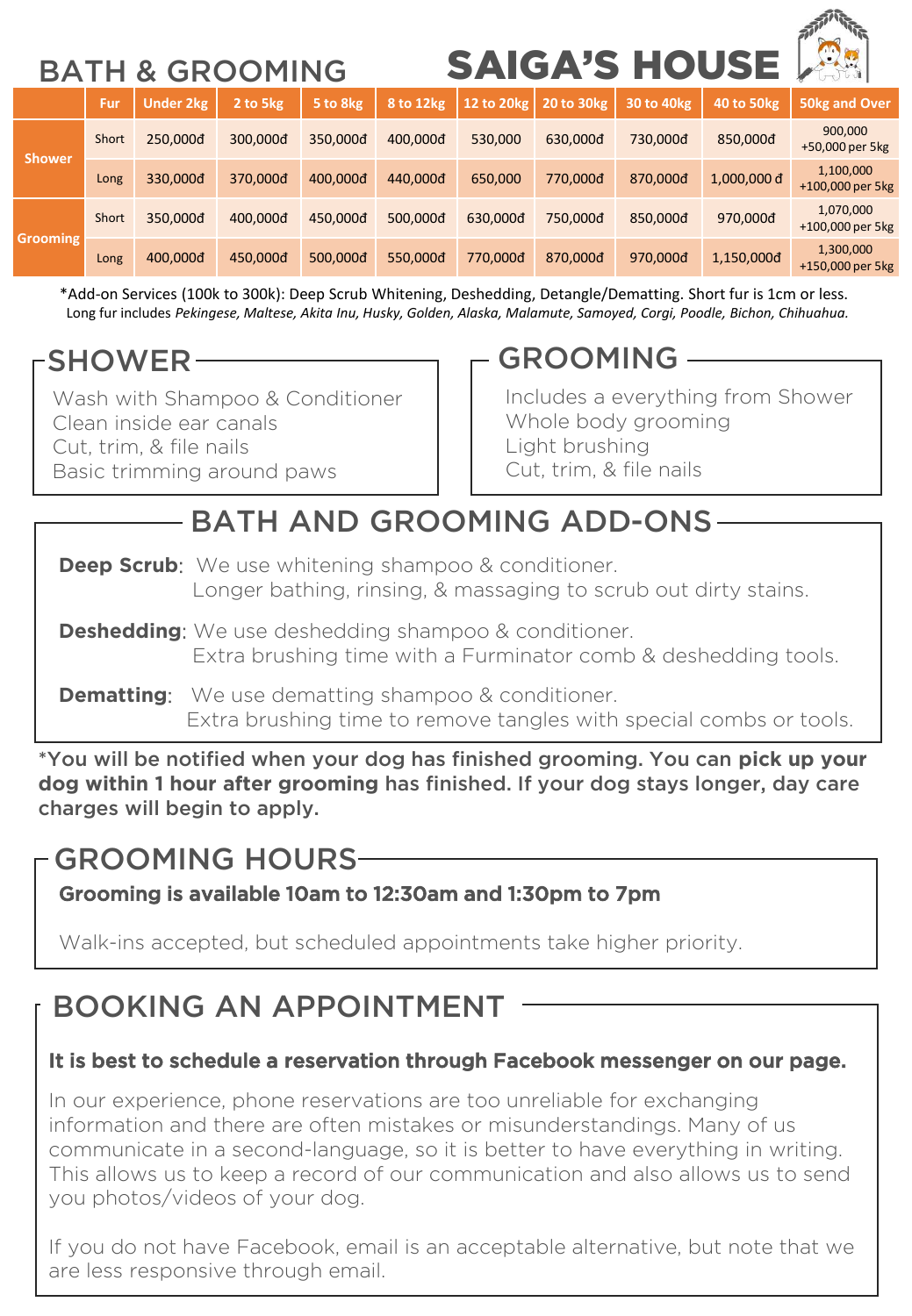|                                                     | (Does not include food)<br><b>DAY CARE</b> |                   |            |            |            |              |             |                  |  |  |  |  |  |
|-----------------------------------------------------|--------------------------------------------|-------------------|------------|------------|------------|--------------|-------------|------------------|--|--|--|--|--|
|                                                     |                                            | Under 5 kg        | 5 to 9kg   | 10 to 14kg | 15 to 19kg | 20 to 24kg   | 25 to 29kg  | Over 30kg        |  |  |  |  |  |
|                                                     | < 2 Hours                                  | 40k               | 80k        | 130k       | 150k       | 170k         | 200k        | 250k             |  |  |  |  |  |
| Normal<br>Rates                                     | 2 to 5 Hours                               | 80k               | 150k       | 200k       | 250k       | 280k         | 350k        | 400k             |  |  |  |  |  |
|                                                     | Full Day                                   | 100k              | 200k       | 250k       | 300k       | 350k         | 450k        | 550k             |  |  |  |  |  |
| Package 15 Day                                      | 5 Day                                      | 95k / day         | 120k / day | 170k / day | 230k / day | 270k / day   | 330k / day  | 350k / day       |  |  |  |  |  |
|                                                     | 10 Day                                     | 93k / day         | 118k / day | 168k / day | 228k / day | 268k / day   | 328k / day  | 348k / day       |  |  |  |  |  |
|                                                     |                                            | 90k / day         | 115k / day | 165k / day | 225k / day | 265k / day   | 325k / day  | 345k / day       |  |  |  |  |  |
|                                                     | Deals 20 Day                               | 88k / day         | 113k / day | 163k / day | 223k / day | 263k / day   | 323k / day  | 343k / day       |  |  |  |  |  |
|                                                     | 25 Day                                     | 86k / day         | 110k / day | 160k / day | 220k / day | 260k / day   | 320k / day  | 340k / day       |  |  |  |  |  |
|                                                     | 30 Day                                     | $85k$ / day       | 108k / day | 158k / day | 218k / day | 258k / day   | 318k / day  | 338k / day       |  |  |  |  |  |
|                                                     | 50 Day                                     | $84k$ / day       | 105k / day | 155k / day | 215k / day | 255k / day   | 315k / day  | 335k / day       |  |  |  |  |  |
| (Does not include food)<br>OVERNIGHT<br><b>CARE</b> |                                            |                   |            |            |            |              |             |                  |  |  |  |  |  |
|                                                     |                                            | <b>Under 5 kg</b> | 5 to 9kg   | 10 to 14kg | 15 to 19kg | 20 to 24kg   | 25 to 29kg  | <b>Over 30kg</b> |  |  |  |  |  |
|                                                     | Daily Rate                                 | 150k              | 200k       | 250k       | 375k       | 475k         | 575k        | 675k             |  |  |  |  |  |
| Package 15 Day<br>Deals 20 Day                      | 5 Day                                      | 148k / day        | 195k / day | 244k / day | 368k / day | 467k / day   | 567k / day  | 667k / day       |  |  |  |  |  |
|                                                     | 10 Day                                     | $146k$ / day      | 192k / day | 242k / day | 366k / day | 465k / day   | 565k / day  | 665k / day       |  |  |  |  |  |
|                                                     |                                            | 144k / day        | 190k / day | 240k / day | 365k / day | 463k / day   | 562k / day  | 660k / day       |  |  |  |  |  |
|                                                     |                                            | 143k / day        | 186k / day | 238k / day | 363k / day | $462k$ / day | 560 $k/day$ | 657k / day       |  |  |  |  |  |
|                                                     | 25 Day                                     | $142k$ / day      | 185k / day | 236k / day | 362k / day | 460k / day   | 558k / day  | 655k / day       |  |  |  |  |  |
|                                                     | 50 Day                                     | 140k / day        | 183k / day | 235k / day | 359k / day | 458k / day   | 555k / day  | 650k / day       |  |  |  |  |  |

\*Package days never expire and can be redeemed at any time in any order, but must be paid in advance. \*There is an **additional daily fee on holidays**. Please check our Facebook or contact us for the latest holiday rates.

### DAY CARE & HOTEL REQUIREMENTS

- Boarding **payment is due upon drop-off** (check-in).
- **Booking must be done through Facebook messenger** to our page. Email is a valid alternative. Reasons for this booking method are explained in our FAQ.
- You need to provide any documents, records, or other proof of vaccination history. Send us photos of your documentation or show us your health book in-store.
- Photos/scans of your health book or documents may be sent by methods below:
	- Facebook [fb.com/SaigasHouse](http://fb.com/SaigasHouse) or 2. Email *[contact@saigashouse.com](mailto:contact@saigashouse.com)*.
- For the safety of other pets, we will only accept friendly (non-aggressive) dogs that have been spayed or neutered.
- For lunch and the dog's nap time, we are **closed 12:30pm to 1:30pm** everyday.
- Hotel **drop-off times are between 9am and 7pm only**. Avoid picking-up or droppingoff at busy hours for quicker service & a better experience. Busy hours are 9am-10am and 4pm-6pm due to feeding & walking our guests.
- Hotel **check-out time is before 2pm**, after 2pm, daycare rates will be applied.
- If you can not pick up your pup before closing time, we prefer you to come the next morning. We close at 8pm Monday to Saturday, 6:30pm on Sunday.
- In special circumstances, late pickup can be arranged for an additional fee (for hotel guests, the fee is one extra hotel day; daycare guests will be charged for one hotel day instead of daycare rates). If late, please keep quiet as it is a sensitive time for the dogs to rest and sleep – they should not be disturbed.
- **Our rates do NOT include food, please bring your own** food or purchase in-store. It is important that your dogs continue to eat the same diet (same brand of food) to avoid unexpected illness & stress from diet changes.
- **PLEASE read our FAQ before boarding**, there is important information discussed. It should be attached to this sheet, but can also be found on our website or Facebook.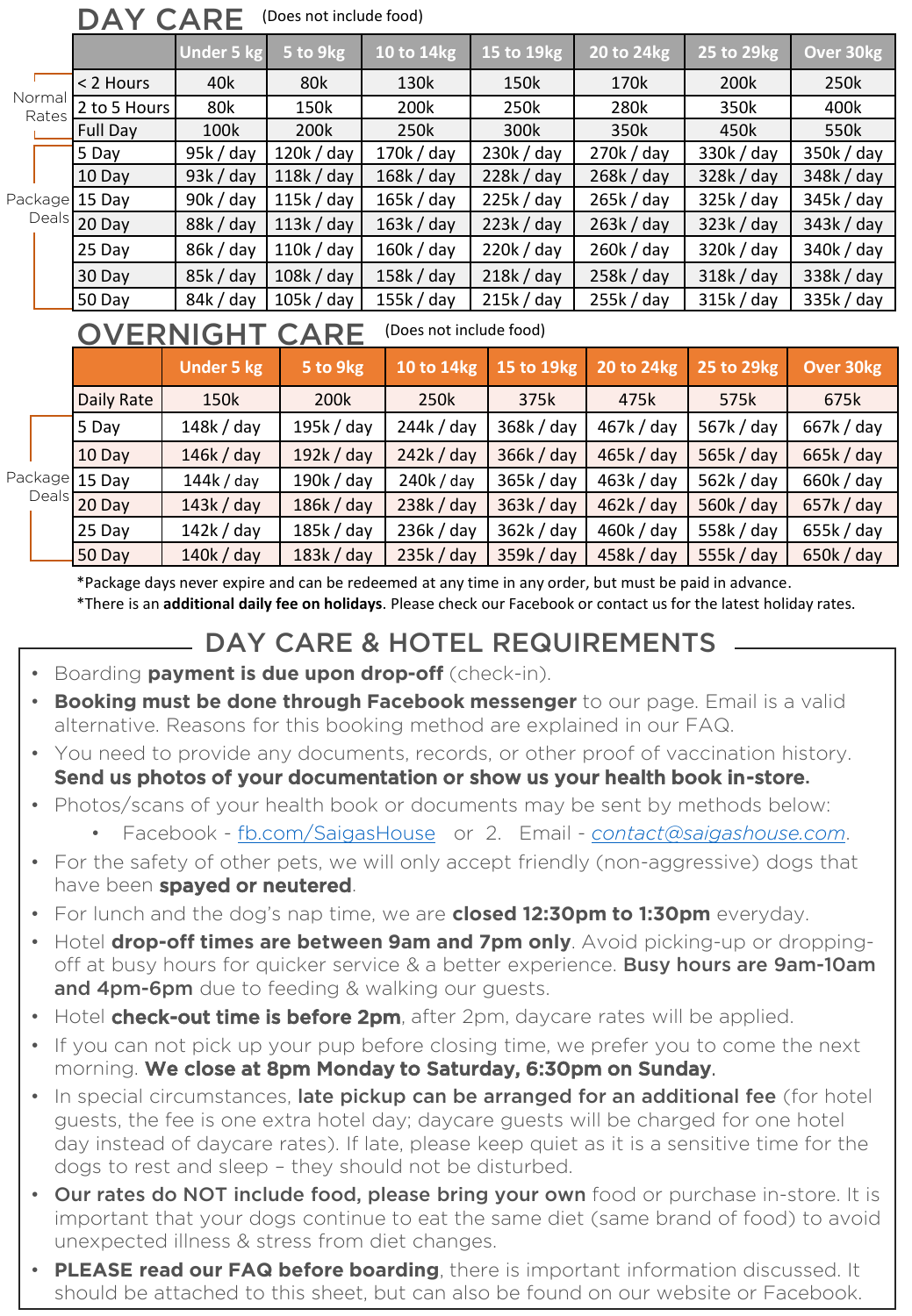#### **WHAT ARE THE RISKS OF BOARDING MY DOG?**

There are risks in any environment with multiple dogs and open play. Boarding your dog is similar to sending your child to daycare with other kids. **Accidents happen, and there is a possibility they can get sick or hurt.** We promise to do our best in preventing this from happening, but the risks are always there. This includes: nips, bites, scratches, injury, allergies, or stress-related illness (diarrhea, dehydration, etc.). I encourage you to do your own research for more information on these risks.

#### **WHAT IS "KENNEL COUGH"?**

Kennel cough is a term loosely used to describe a complex of respiratory infections—both viral and bacterial—that causes inflammation of a dog's voice box and windpipe. It's a form of bronchitis similar to a 'cold' in humans.

It is spread through the air, or coming into direct contact with another infected dog. Dog's can catch "kennel cough" walking in their neighborhood, going to the pet store, the groomers, their vet, getting a drink of water from a public bowl, or their daycare/boarding facility. We have a variety of methods to prevent airborne illness from spreading, but **there is still a chance your pup could pick it up, even if vaccinated**.

If you suspect your dog is coughing and might have picked up a cough here, please do not hesitate to let us know right away, so we can take the necessary precautions to help stop the spread of it. It is highly contagious.

#### **WILL MY DOG GET FLEAS OR TICKS?**

Fleas and ticks are one of the highest priorities on our list of things to look out for here. We check dogs daily and will contact you if we find any on your dog. This way, we can treat with medicine immediately. In addition to the regular checks, we scrub our facility, wall-to-wall, with two special cleaners: Bayticol & a bioxide kennel cleaning solution. Both cleaners are safe to use around dogs, but will eliminate any tick, lice, fleas, and a variety of mites. Mainly, this helps to rid the crates and play areas of any eggs laid by the bugs.

However, **it is still possible for your dog to pick up fleas or ticks.** This is because the dogs go outside and can easily bring a bug back into our facility. Tick eggs are nearly microscopic and difficult to spot, as are very young-aged fleas and ticks. **We recommend all dogs to be on a flea and tick medication** to reduce the risk. Medications can be found as a collar, spot-on liquid drops, or chewable tablets.

#### **WHAT HAPPENS IF MY DOG NEEDS TO SEE A VET?**

We get to know your dog by spending our mornings, days and evenings with them. We notice when your dog's personality changes or they don't feel good… and we'll take action when needed. **If your dog needs to see a vet, no matter what time, we will take them.** If your dog is injured or sick, we will ensure they are cared for. By default, we go to A.E.C. Pet Hospital here in District 7 for general check-ups. For larger issues, we travel to District 2 at Saigon Pet with our most trusted vet, Dr. Nghia.

When we think an animal is sick or injured, we will call the doctors for their recommendation. We then immediately contact you, or your emergency contact if you can't be reached, and update you on the situation. If we cannot reach either you or your emergency contact, we will still get them the care they need. We prefer using our vets because we know the level of care they offer, they know how particular we are about our guests.